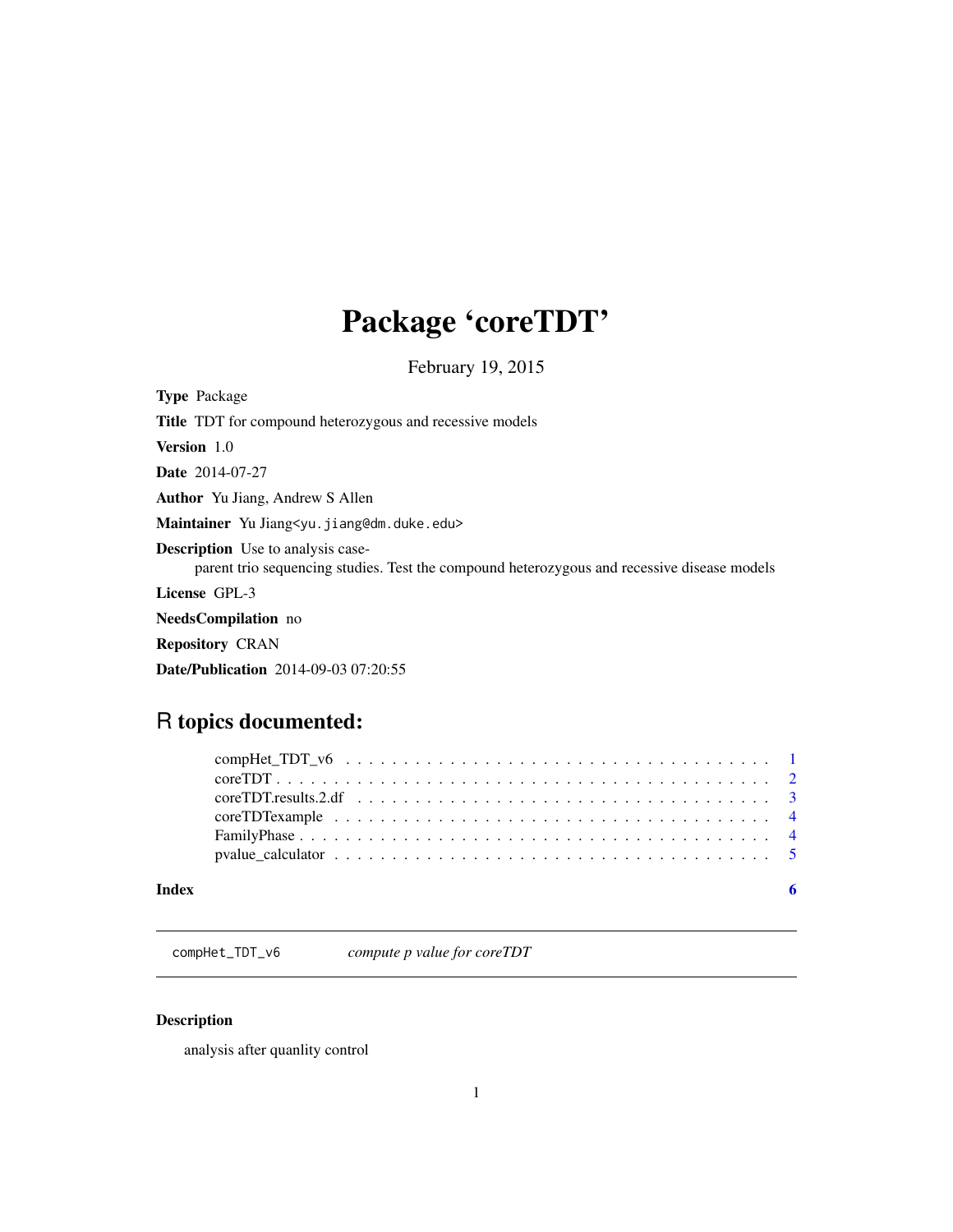# <span id="page-1-0"></span>Usage

compHet\_TDT\_v6(parent.geno, child.geno)

# Arguments

| parent.geno | array, parents genotype  |
|-------------|--------------------------|
| child.geno  | matrix, childs' genotype |

| coreTDT | Transimission Disequilibrium Test for compound heterozygous and re- |
|---------|---------------------------------------------------------------------|
|         | cessive models                                                      |

# Description

This program is used to compute the pvalues for Transimission Disequilibrium Test for compound heterozygous and recessive models

# Usage

```
coreTDT_geneset(samplePed, controlInf, useControlMAF = TRUE, maf.threshold = 1,
qc.proportion = 0.8, geneList = c(),
outputFile = "coreTDT_analysis.out",
chrX = FALSE,writeFile=FALSE)
coreTDT_single(ped, maf.threshold = 1, qc.proportion = 0.8,
geneid = NA,control.maf = NULL)
```
# Arguments

| samplePed     | plink file to input genetype informations, ref to PLINK recodeA                                                                                                                                                                                                                                                            |
|---------------|----------------------------------------------------------------------------------------------------------------------------------------------------------------------------------------------------------------------------------------------------------------------------------------------------------------------------|
| controlInf    | Files form ATAV, contain information about variants, (evs dataset used)                                                                                                                                                                                                                                                    |
| useControlMAF | logical, if true, remove the variants with control $MAF \geq$ maf.threshold, else<br>use parents MAF                                                                                                                                                                                                                       |
| maf.threshold | The allowed maximum of MAF that variants will be used in computation                                                                                                                                                                                                                                                       |
| qc.proportion | variants that have more than qc.proportion families with enough coverage will<br>be used in computation                                                                                                                                                                                                                    |
| geneList      | a vector containing gene names that used to analysis                                                                                                                                                                                                                                                                       |
| outputFile    | output file name                                                                                                                                                                                                                                                                                                           |
| chrX          | logical, if true, analyse chromosome X, not activated yet                                                                                                                                                                                                                                                                  |
| writeFile     | logical, if true, write the results to output File                                                                                                                                                                                                                                                                         |
| ped           | contain the genotype information for all samples, assume m families and n snps,<br>3m * n matrix, each column represents a variant, coded by 0/1/2 (number of al-<br>ternative alleles); each row represents a sample, the first m rows are for child, the<br>second m rows are for mother, the last m rows are for father |
| geneid        | character, gene name                                                                                                                                                                                                                                                                                                       |
| control.maf   | vector contain the MAF of each variant in controls                                                                                                                                                                                                                                                                         |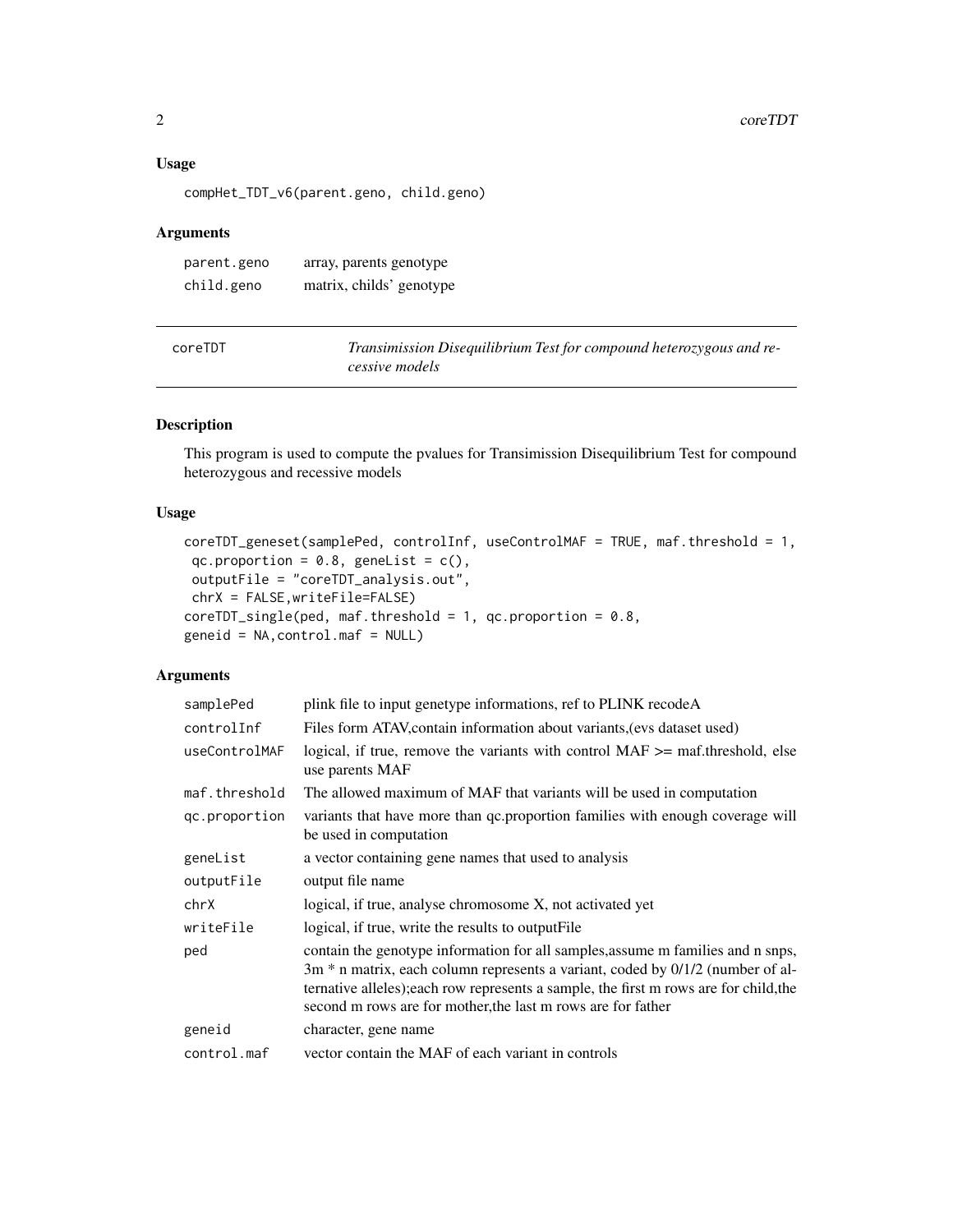# <span id="page-2-0"></span>Value

| pvalue_pr         | pvalues computed from probabaility model                                  |
|-------------------|---------------------------------------------------------------------------|
| pvalue_lr         | pvalues from likelihood ratio test with restricted alternative hypothesis |
| pvalue_lr2        | pyalues from likelihood ratio test                                        |
| nmissing          | number of variants is missing in data                                     |
| nMedErr           | number of loci contain mendel errors                                      |
| nfamily           | sample size                                                               |
| nsnp              | number of variants used in analysis                                       |
| N <sub>1</sub> 1  | number of family with parents compound genotype 1,1                       |
| N <sub>12</sub>   | number of family with parents compound genotype 1,2                       |
| N <sub>1</sub> 12 | number of family with compound genotype $1,1,2$                           |
| N <sub>1</sub> 22 | number of family with compound genotype 1,2,2                             |

#### Author(s)

Yu Jiang, Andrew S. Allen Maintainer: Yu Jiang <yu.jiang@dm.duke.edu>

# References

Yu Jiang, Janice M McCarthy, Andrew S Allen,Testing the effect of rare compound-heterozygous and recessive mutations in case-parent sequencing studies (In Preparation)

### Examples

```
data(coreTDTexample)
attach(coreTDTexample)
coreTDT_geneset(samplePed, controlInf,maf.threshold=0.05,writeFile=FALSE)
```
coreTDT.results.2.df *convert coreTDT class to dataframe*

### Description

convert coreTDT class, i.e., the result list generated inside coreTDT\_geneset to dataframe

#### Usage

```
coreTDT.results.2.df(coreTDTresults)
```
#### Arguments

coreTDTresults result list generated inside coreTDT\_geneset

# Value

dataframe summarized the coreTDT result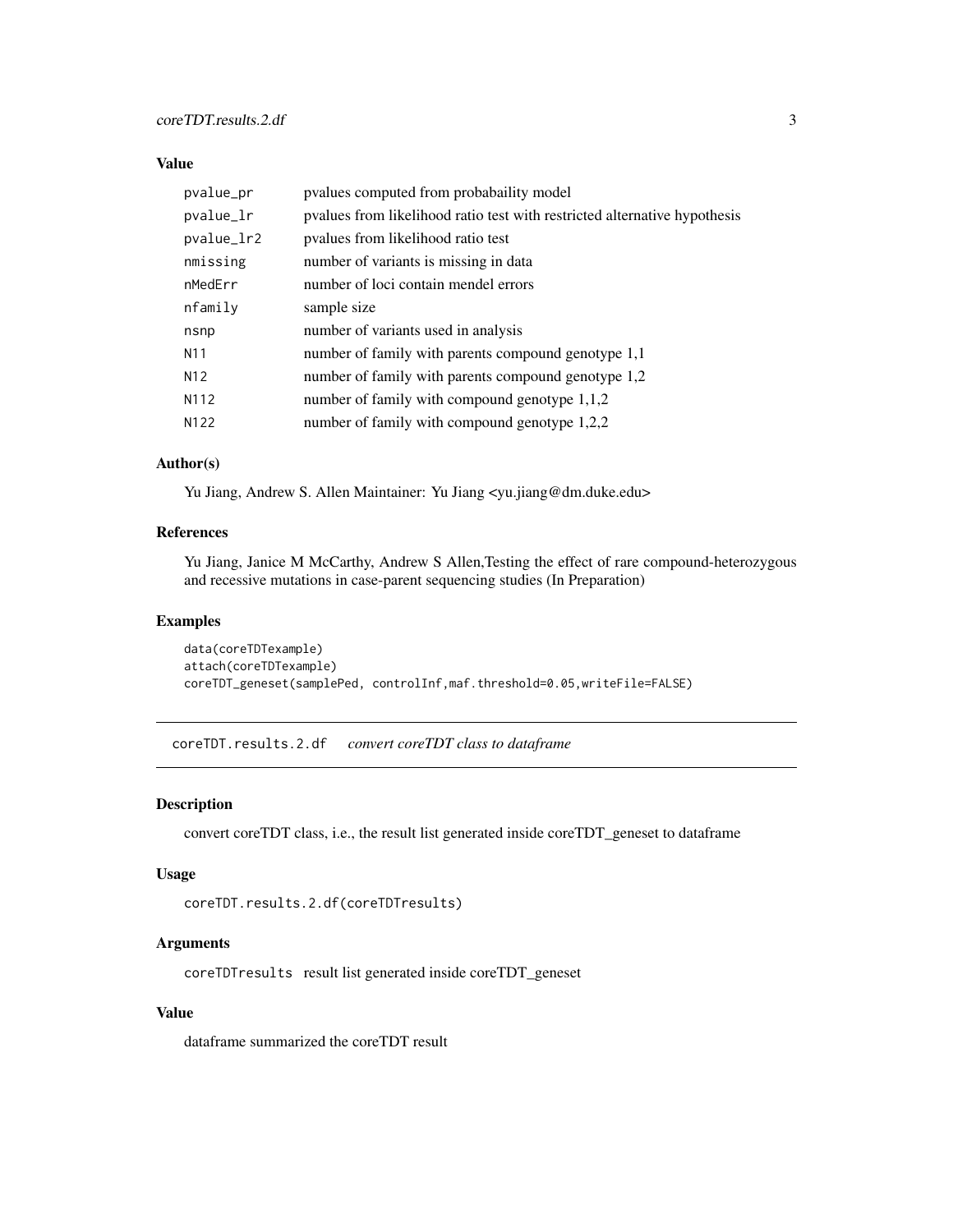<span id="page-3-0"></span>

# Description

Example data for coreTDT.

#### Format

coreTDTexample contains the following objects:

- samplePed dataframe, a numeric genotype matrix of 447 individuals and 244 SNPs. Each row represents a different individual, and each column represents a different SNP marker(from the 7th column), PLINK format
- evs dataframe, rowname: varaint ID() chr\_pos\_ref\_alt/rsID\_); col1: gene ID; col2:varID;col3:indicator of variants included in analysis col4: number of samples have genotype 2;col5: number of samples have genotype 1;col6: number of samples have genotype 0;col7: mean coverage at this locus

FamilyPhase *Phasing trios*

# Description

compute compound gentoype for trios from sequencing data

#### Usage

```
FamilyPhase(parent.genotype, child.genotype)
FamilyPhaseII(parent.genotype, child.genotype)
FamilyPhaseIII(parent.genotype, child.genotype)
PairPhase(paternal.genotype, child.genotype)
```
#### Arguments

parent.genotype

matrix, parents genotype

child.genotype vector, child gentoype

paternal.genotype

vector, genotype of one parent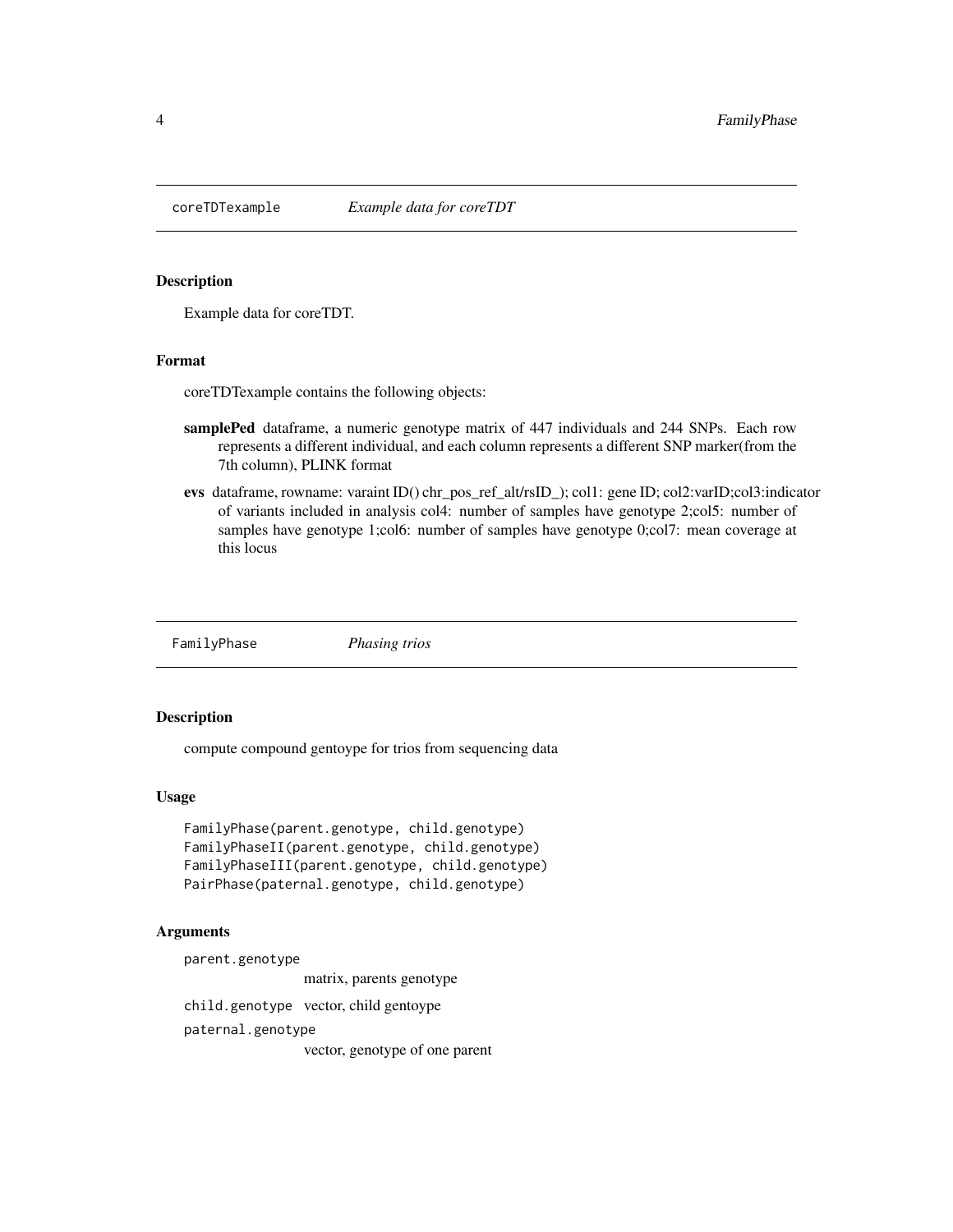# <span id="page-4-0"></span>Details

PairPhase: sharing analysis between one parent and child FamilyPhase: compute cpmpound genotype for trios when parents do not share any variants FamilyPhaseII: compute cpmpound genotype for trios. when parents share heterozygous variants, remove shared variants and perform test FamilyPhaseIII: compute cpmpound genotype for trios. when parents share heterozygous variants, set family as missing data,used in current analysis

# Value

3 elements vector: paternal compound genotype, maternal compound genotype and child's compound genotype

pvalue\_calculator *compute p value for exact coreTDT*

#### Description

compute all kinds of p values for exact coreTDT

# Usage

```
pvalue_calculator(y1, y2, n1, n2, theta1 = 0.25, theta2 = 0.5)
loglr_{comp}(x1, x2, n1, n2, theta1 = 0.25, theta2 = 0.5)loglr\_comp\_2side(x1, x2, n1, n2, theta1 = 0.25, theta2 = 0.5)
```
## Arguments

| y1             | integer, N112                         |
|----------------|---------------------------------------|
| y2             | integer, N122                         |
| n1             | integer, N11                          |
| n2             | integer, N12                          |
| theta1         | float, probaliblity of N112 given N11 |
| theta2         | float, probaliblity of N122 given N12 |
| x1             | integer, N112                         |
| x <sub>2</sub> | integer, N122                         |

# Value

| pvalue_pr  | pyalues computed from probabaility model                                  |
|------------|---------------------------------------------------------------------------|
| pvalue_lr  | pvalues from likelihood ratio test with restricted alternative hypothesis |
| pvalue_lr2 | pvalues from likelihood ratio test                                        |